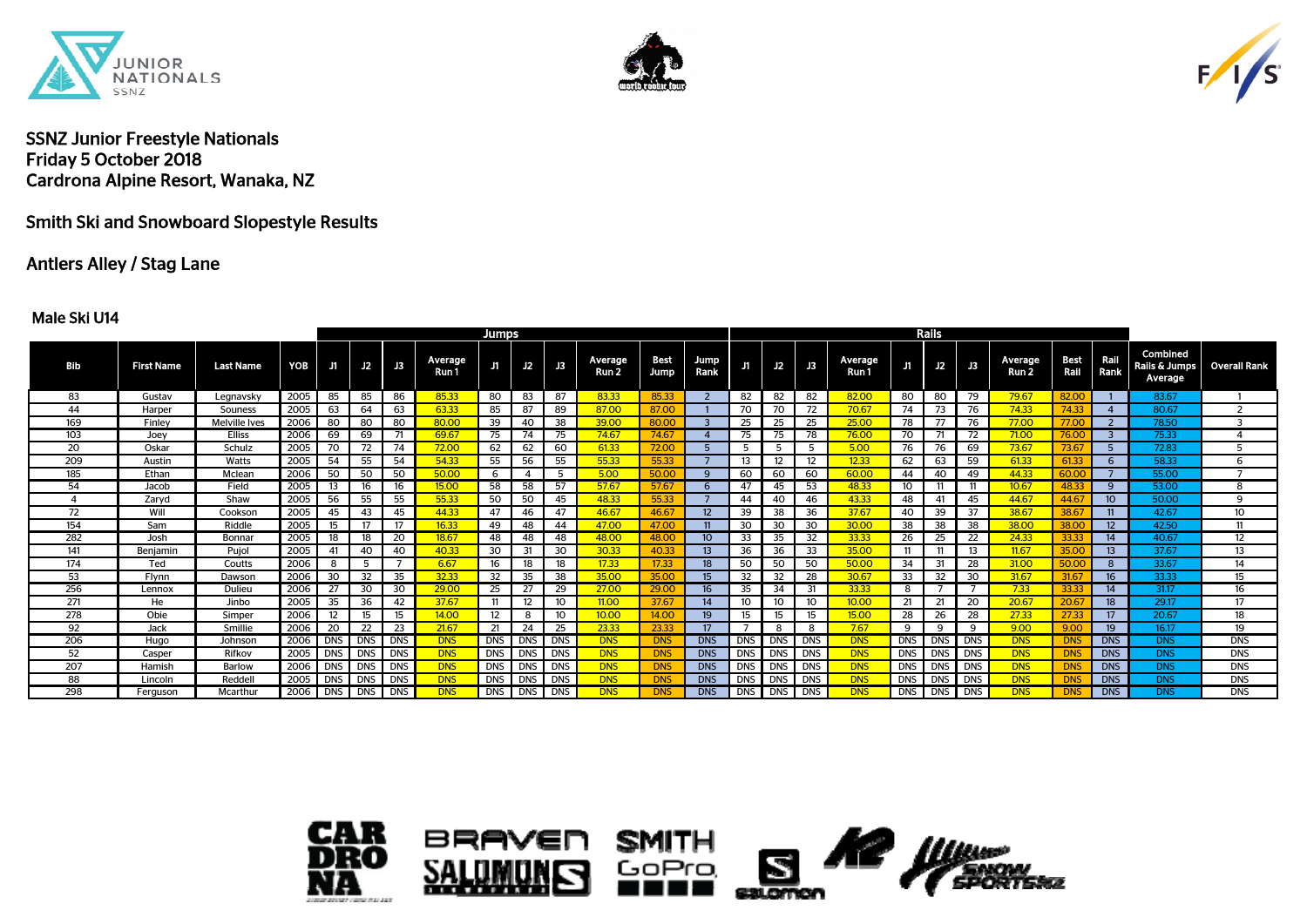





# Smith Ski and Snowboard Slopestyle Results

## Antlers Alley / Stag Lane

#### Male SB U14

|            |                   |                      |                  |            |            |            |                  | <b>Jumps</b> |            |            |                  |              |              |     |    |         |                  |    | Rails   |     |                             |                        |                 |                                             |                   |
|------------|-------------------|----------------------|------------------|------------|------------|------------|------------------|--------------|------------|------------|------------------|--------------|--------------|-----|----|---------|------------------|----|---------|-----|-----------------------------|------------------------|-----------------|---------------------------------------------|-------------------|
| <b>Bib</b> | <b>First Name</b> | <b>Last Name</b>     | YOB <sub>I</sub> | J1         | J2         | J3         | Average<br>Run 1 | J1           |            | $J2$ $J3$  | Average<br>Run 2 | Best<br>Jump | Jump<br>Rank |     | J2 | J3      | Average<br>Run 1 | Л  | J2      | J3  | Average<br>Run <sub>2</sub> | Best Rail<br>Rail Rank |                 | Combined<br>Rails & Jumps<br><b>Average</b> | Overall Rank      |
| 153        | Zephyr            | Lovelock             | 2005             | 91         | 92         | 91         | 91.33            | 96           | 97         | 97         | 96.67            | 96.67        |              | 76  | 75 | 75      | 75.33            | 31 | 32      | 30  | 31.00                       | 75.33                  |                 | 86.00                                       |                   |
| 132        | Joshua            | Robertson-Hahn       | 2005             | 85         | 84         | 86         | 85.00            | DNF          | <b>DNF</b> | <b>DNF</b> | 0.00             |              |              | 60  | 58 | 60      | 59.33            | 55 | 55      | 55  | 55.00                       | 59.33                  |                 | 72.17                                       |                   |
|            | Txema             | <b>Mazet Brown</b>   | 2006             |            | 74         | 75         | 73.67            | 60           | 60         | 60         | 60.00            | 73.67        |              |     | 72 | 69      | 70.33            | 52 | -50     | -51 | 51.00                       |                        |                 | 72.00                                       |                   |
| 294        | Rocco             | Jamieson             | 2006             | 80         | -80        | 81         | 80.33            | 63           | 66         | 65         | 64.67            | 80.33        |              | 56  | 55 | 57      | 56.00            | 48 | 45      | 46  | 46.33                       | 56.00                  | 9               | 68.17                                       |                   |
|            | Seth              | Carleton             | 2005             | 31         | 31         | 30         | 30.67            | 73           |            | 72         | 72.33            | 72.33        |              | 22  | 25 | 20      | 22.33            | 64 | 62      | 63  | 63.00                       | 63.00                  |                 | 67.67                                       |                   |
| 136        | Maxson            | Chen                 | 2005             |            | 70         | 71         | 70.67            | 40           | 42         | 50         | 44.00            | 70.67        |              | 54  | 56 | 55      | 55.00            | 62 | 62      | 61  | 61.67                       | 61.67                  |                 | 66.17                                       |                   |
| 167        | Oscar             | Georgalli            | 2005             | 56         | 55         | 54         | 55.00            | 31           | 32         | 30         | 31.00            | 55.00        |              | 67  | 67 | 62      | 65.33            | 62 | 65      | 60  | 62.33                       | 65.33                  |                 | 60.17                                       |                   |
| 16         | Eli               | Hughes               | 2006             | 47         | 45         | 47         | 46.33            | <b>DNF</b>   |            | <b>DNF</b> | 0.00             | 46.33        |              | 48  | 49 | 50      | 49.00            | 44 | 44      | 50  | 46.00                       | 49.00                  |                 | 47.67                                       | 8                 |
| 135        | Vinson            | Chen                 | 2005             | 52         | 50         | 48         | <b>50.00</b>     | 47           | 50         | 47         | 48.00            | <b>50.00</b> |              | 43  | 42 | 41      | 42.00            | 43 | 42      | 40  | 41.67                       | 42.00                  |                 | 46.00                                       | 9                 |
| 22         | Rennie            | Falconer             | 2006             | 39         | 35         | 35         | 36.33            | 40           | 38         | 39         | 39.00            | 39.00        |              | 50  |    | 49      | 50.00            | 32 | 31      | 30  | 31.00                       | 50.00                  | 10 <sup>°</sup> | 44.50                                       | 10                |
| 165        | Lewis             | Gardner              | 2005             | 42         | 41         | 45         | 42.67            | 31           | 31         | 30         | 30.67            | 42.67        |              | 37  | 36 | 35      | 36.00            | 37 | 37      | 37  | 37.00                       | 37.00                  | 14              | 39.83                                       | 11                |
| 189        | Campbell          | <b>Melville Ives</b> | 2006             | <b>DNF</b> | <b>DNF</b> | <b>DNF</b> | 0.00             | DNF          | <b>DNF</b> | <b>DNF</b> | 0.00             | 0.00         | 15.          | 72  | 73 | -71     | 72.00            | 56 | 67      | 68  | 63.67                       | 72.00                  |                 | 36.00                                       | $12 \overline{ }$ |
| 127        | Jesse James       | Parkinson            | 2005             | <b>DNF</b> | <b>DNF</b> | <b>DNF</b> | 0.00             | DNF          | DNI        | <b>DNF</b> | 0.00             | 0.00         | 15.          | 66  | 67 | 65      | 66.00            | 40 | 42      | 42  | 41.33                       | 66.0                   |                 | 33.00                                       | 13                |
| 30         | Charlie           | Abela                | 2006             | 15         | 14         | 15         | 14.67            | 23           | 24         | 25         | 24.00            | 24.00        |              | -29 | 29 | 30      | 29.33            | 37 | 35      | 40  | 37.33                       | 37.33                  | 13              | 30.67                                       | 14                |
|            | Leeto             | <b>Hughes</b>        | 2006             | 40         | 38         | 43         | 40.33            | 26           | 25         | 25         | 25.33            | 40.33        |              | 22  | 21 | 19      | 20.67            | 19 | 20      | 15  | 18.00                       | 20.67                  |                 | 30.50                                       | 15                |
| 99         | Lachlan           | Groos                | 2005             | DNS        | DNS        | DNS        | <b>DNS</b>       | DNS I        | <b>DNS</b> | <b>DNS</b> | <b>DNS</b>       | <b>DNS</b>   | <b>DNS</b>   | DNS |    | DNS DNS | <b>DNS</b>       |    | DNS DNS | DNS | <b>DNS</b>                  |                        | <b>DNS</b>      | <b>DNS</b>                                  | <b>DNS</b>        |



SА





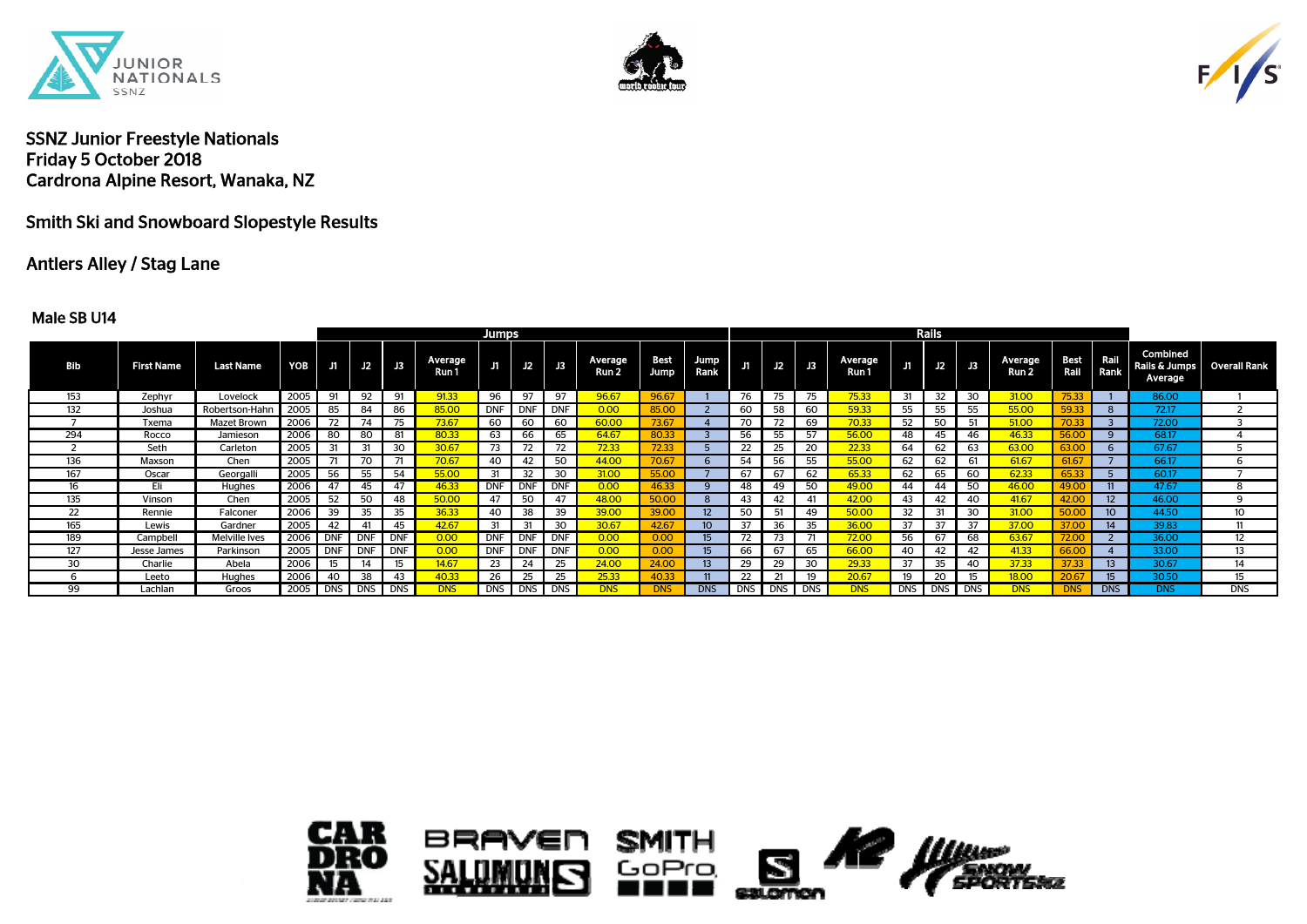





Smith Ski and Snowboard Slopestyle Results

# Antlers Alley / Stag Lane

#### Male Ski U16

|     |                    |                  |                  |    |             |                |                  | <b>Jumps</b> |    |                   |                  |             |                   |     |    |               |                  |    | Rails |    |                             |                     |                  |                                                            |    |
|-----|--------------------|------------------|------------------|----|-------------|----------------|------------------|--------------|----|-------------------|------------------|-------------|-------------------|-----|----|---------------|------------------|----|-------|----|-----------------------------|---------------------|------------------|------------------------------------------------------------|----|
| Bib | <b>First Name</b>  | <b>Last Name</b> | YOB <sub>I</sub> | J1 | $\sqrt{12}$ | $\mathbf{J}$ 3 | Average<br>Run 1 | J1           |    | J2 J3             | Average<br>Run 2 | <b>Jump</b> | Best Jump<br>Rank | J1. | J2 | $\mathsf{J}3$ | Average<br>Run 1 |    | J2    | J3 | Average<br>Run <sub>2</sub> | <b>Best</b><br>Rail | Rail<br>Rank     | <b>Combined</b><br>Rails & Jumps   Overall Rank<br>Average |    |
| 19  | Luca               | Harrington       | 2004             | 29 | 28          | 29             | 28.67            | 96           | 94 | 95                | 95.00            |             |                   | 65  | 68 | 66            | 66.33            | 95 | 95    | 96 | 95.33                       | 95.33               |                  | 95.17                                                      |    |
| 190 | Max                | Mcdonald         | 2004             | 92 | 94          | 94             | 93.33            | 97           | 98 | 97                | 97.33            | 97.33       |                   | 90  | 90 | 91            | 90.33            | 93 | 92    | 93 | 92.67                       | 92.67               |                  | 95.00                                                      |    |
| 253 | Connor             | Addis            | 2003             | 88 | 88          | 90             | 88.67            |              | 10 |                   | 8.67             | 88.67       |                   |     |    |               | 12.67            | 58 |       | 56 | 57.67                       | 57                  |                  | 73.17                                                      |    |
| 25  | Hugo               | Smith            | 2004             |    | 76          | 76             | 75.67            | 49           | 50 | 51                | 50.00            | 75.67       |                   | 66  | 65 | 68            | 66.33            |    |       |    | 12.33                       | 66.33               |                  | 71.00                                                      |    |
| 65  | Angus              | Falconer         | 2004             |    |             |                | 6.33             | 67           | 67 | 68                | 67.33            | 67.33       |                   | 30  | 29 | 25            | <b>28.00</b>     | 53 | 50    |    | 51.67                       | 51.67               |                  | 59.50                                                      |    |
| 183 | Harry              | Cookson          | 2003             | 65 | 63          | 62             | 63.33            | 50           | 53 | 52                | 51.67            | 63.33       |                   |     |    |               | 10.67            | 56 | 54    | 片つ |                             |                     |                  | 58.67                                                      |    |
| 228 | <b>Graig Milan</b> | Meriloo          | 2004             |    |             | 15             | <b>IF OO</b>     | 39           | 40 | 40                | 39.67            | 39.67       |                   | 64  | 62 | 64            | 63.33            |    |       |    |                             |                     |                  | 51.50                                                      |    |
| 208 | Shang              | Xianxin          | 2003             | 61 | 62          | 61             | 51.33            | 19           | 22 | 20                | 20.33            | 61.33       |                   |     |    |               |                  |    |       |    |                             |                     |                  | 44.67                                                      |    |
| 138 | Tom                | Freeman          | 2004             | 36 | 34          | 36             | 35.33            | 39           | 37 | 39                | 38.33            | 38.33       |                   | 46  | 42 | 42            | 43.33            |    |       |    | 41.00                       |                     |                  | 40.83                                                      |    |
| 172 | Xion               | Lippe            | 2004             | 25 | 24          | 24             | 24.33            | 41           | 42 | 41                | 41.33            | 41.33       |                   | 27  | 26 | 28            | 27.00            |    |       |    | 11.00                       | 27.0                |                  | 34.17                                                      | 10 |
|     | Ma                 | Chuang           | 2003             | 42 | 44          | 44             | 13.33            |              |    |                   | 7.67             | 43.33       |                   |     |    | 8             | 8.00             |    |       |    | 3.33                        |                     | 13 <sup>13</sup> | 25.67                                                      |    |
| 276 | Bai                | Shenghao         | 2003             | 22 | 21          | 22             | 21.67            | 10           |    | $12 \overline{ }$ | 11.00            | 21.67       |                   |     | 14 | 18            | 17.00            |    |       | 24 | 22.00                       |                     | 12 <sup>2</sup>  | 21.83                                                      | 12 |
| 113 | Zhu                | Shengin          | 2004             |    |             | 12             |                  |              |    |                   | 3.33             | 11.67       |                   |     |    |               | 200              |    |       |    |                             |                     |                  | 18.17                                                      | 13 |



SА





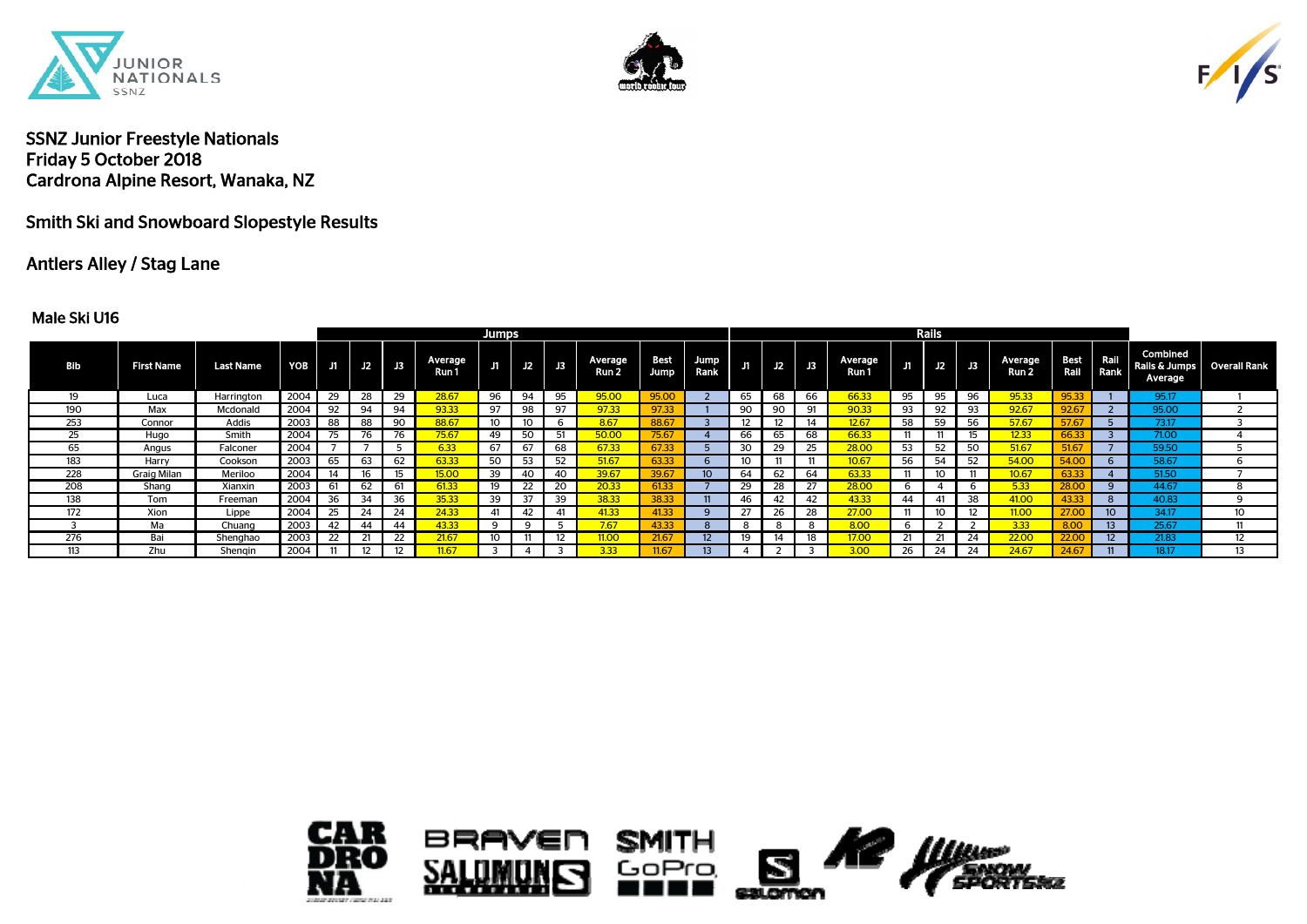





# Smith Ski and Snowboard Slopestyle Results

## Antlers Alley / Stag Lane

#### Male SB U16

|            |                   |                  |      |            |            |                   |                  | <b>Jumps</b> |             |           |                  |              |              |            |     |                |                  |            | Rails      |            |                  |              |                  |                                      |              |
|------------|-------------------|------------------|------|------------|------------|-------------------|------------------|--------------|-------------|-----------|------------------|--------------|--------------|------------|-----|----------------|------------------|------------|------------|------------|------------------|--------------|------------------|--------------------------------------|--------------|
| <b>Bib</b> | <b>First Name</b> | <b>Last Name</b> | YOB  | J1         | J2         | J3                | Average<br>Run 1 | J1           |             | $J2$ $J3$ | Average<br>Run 2 | Best<br>Jump | Jump<br>Rank | J1.        | J2  | J3             | Average<br>Run 1 | J1         | J2         | <b>J3</b>  | Average<br>Run 2 | Best<br>Rail | Rail<br>Rank     | Combined<br>Rails & Jumps<br>Average | Overall Rank |
| 175        | Tui               | Wikohika         | 2004 | -71        | 70         | 69                | 70.00            | 46           | 45          | 45        | 45.33            | 70.00        |              | 36         | 36  | 35             | 35.67            | 84         | 81         | 80         | 81.67            | 81.67        |                  | 75.83                                |              |
| 34         | Alex              | <b>Brookes</b>   | 2003 | 54         | 55         | 56                | 55.00            | 77           | 78          | 78        | 77.67            | 77.67        |              | 74         | 73  | 73             | 73.33            | 74         | 73         | 72         | 73.00            | 73.33        |                  | 75.50                                |              |
| 25         | Zak               | Baikie           | 2003 | 88         | 88         | 89                | 88.33            | 87           | 88          | 90        | 88.33            | 88.33        |              | 52         | 53  | -52            | 52.33            | 57         | 56         | 53         | 55.33            | 55.33        |                  | 71.83                                |              |
| 200        | Kyran             | Hannah           | 2004 | 62         | 59         | 61                | 60.67            | 65           | 65          | 66        | 65.33            | 65.33        |              | 75         |     |                | 73.00            | 70         |            | 65         | 69.67            | 73.00        |                  | 69.17                                |              |
| 32         | Max               | Watkins          | 2003 | 58         | 56         | 59                | 57.67            | 30           | 32          | 31        | 31.00            | 57.67        |              | 32         | 33  | 30             | 31.67            | 72         | 71         | 66         | 69.67            | 69.67        |                  | 63.67                                | -5           |
| 98         | Lochie            | Hall             | 2004 | 28         | 29         | 29                | 28.67            | 66           | 68          | 65        | 66.33            | 66.33        |              | 45         | 45  | 42             | 44.00            | 46         | 47         | 50         | 47.67            | 47.6         |                  | 57.00                                | -6           |
| 38         | Oto               | Higuchi          | 2003 | 50         | 51         | 52                | 51.00            | 36           | 36          | 36        | 36.00            | 51.00        |              | 50         | 49  | 48             | 49.00            | 30         | 40         | 28         | 32.67            | 49.0         |                  | 50.00                                |              |
| 295        | Anru              | Wakushima        | 2004 | 55         | 53         | 58                | 55.33            | 14           | 15          | 15        | 14.67            | 55.33        |              | 35         | -37 | 37             | 36.33            | 40         | 41         | 40         | 40.33            | 40.          | 10 <sup>°</sup>  | 47.83                                | 8            |
| 46         | Jackson           | Vallance         | 2004 | 44         | 43         | 49                | 45.33            | 37           | 37          | 35        | 36.33            | 45.33        |              | 48         | 50  | 45             | 47.67            | 28         | 30         | 30         | 29.33            | 47.6         |                  | 46.50                                | -9           |
| 15         | Matthew           | Moore            | 2003 | 48         | 45         | 49                | 47.33            | 36           | 40          | 39        | 38.33            | 47.33        |              | 38         | 40  | 37             | 38.33            | 33         | 35         | 35         | 34.33            | 38.33        | 12 <sup>2</sup>  | 42.83                                | 10           |
| 58         | Benjamin          | Nipper           | 2003 | 35         | 36         | 34                | 35.00            | 17           | 16          | -17       | 16.67            | 35.00        |              | 40         | 41  | 39             | 40.00            | 35         | 35         | 35         | 35.00            | 40.00        |                  | 37.50                                | -11          |
|            | Max               | Vardy            | 2003 | 40         | 40         | 48                | 42.67            | 33           | 36          | 43        | 37.33            | 42.67        |              | <b>DNS</b> |     | DNS DNS        | 0.00             | 29         | 30         | 30         | 29.67            | 29.67        | 15               | 36.17                                | 12           |
| 97         | Will              | Watson           | 2003 | 36         | -37        | 40                | 37.67            | 37           | 39          |           | <b>39.00</b>     | 39.00        |              | 31         | 30  | 30             | 30.33            | 29         | 29         | 29         | 29.00            | 30.33        | 14               | 34.67                                | 13           |
| 53         | Leo               | Booth            | 2003 | 22         | 21         | 20                | 21.00            | 25           | 25          | 25        | 25.00            | 25.00        |              | 26         | 28  | 20             | 24.67            | 31         | 32         | 33         | 32.00            | 32.00        | 13 <sup>2</sup>  | 28.50                                | 14           |
| 44         | Samual            | Nipper           | 2003 |            | 18         | 16                | 17.00            | 33           | 34          | 30        | 32.33            | 32.33        |              | 26         | 25  | 21             | 24.00            | 22         | 23         | 22         | 22.33            | 24.00        | 17 <sup>2</sup>  | 28.17                                | 15           |
| 164        | Will              | Collins          | 2004 | 10         |            | $12 \overline{ }$ | 11.33            | 25           | 25          | 20        | 23.33            | 23.33        |              | 27         | 26  | 25             | 26.00            | 22         | 25         | 26         | 24.33            | 26.0         | 16 <sup>16</sup> | 24.67                                | 16           |
| 50         | Sunny             | Steele           | 2003 | <b>DNF</b> | <b>DNF</b> | <b>DNF</b>        | 0.00             | <b>DNF</b>   | <b>DNF</b>  | DNF       | 0.00             | 0.00         | 19.          | 46         | 45  | 49             | 46.67            | 32         | 33         | 31         | 32.00            | 46.6         |                  | 23.33                                | 17           |
| 80         | Harry             | Hart             | 2003 | 15         | 15         | 15                | 15.00            |              | DNS DNS DNS |           | 0.00             | 15.00        |              | DNS I      |     | DNS <b>DNS</b> | 0.00             | <b>DNS</b> | <b>DNS</b> | <b>DNS</b> | 0.00             | 0.00         | 19               | 7.50                                 | 18           |
| 155        | Oliver            | Prince           | 2003 | <b>DNS</b> | <b>DNS</b> | <b>DNS</b>        | <b>DNS</b>       |              | DNS DNS DNS |           | <b>DNS</b>       | <b>DNS</b>   | <b>DNS</b>   | DNS I      |     | DNS DNS        | <b>DNS</b>       | <b>DNS</b> | <b>DNS</b> | <b>DNS</b> | <b>DNS</b>       | <b>DNS</b>   | <b>DNS</b>       | <b>DNS</b>                           | <b>DNS</b>   |



SА m





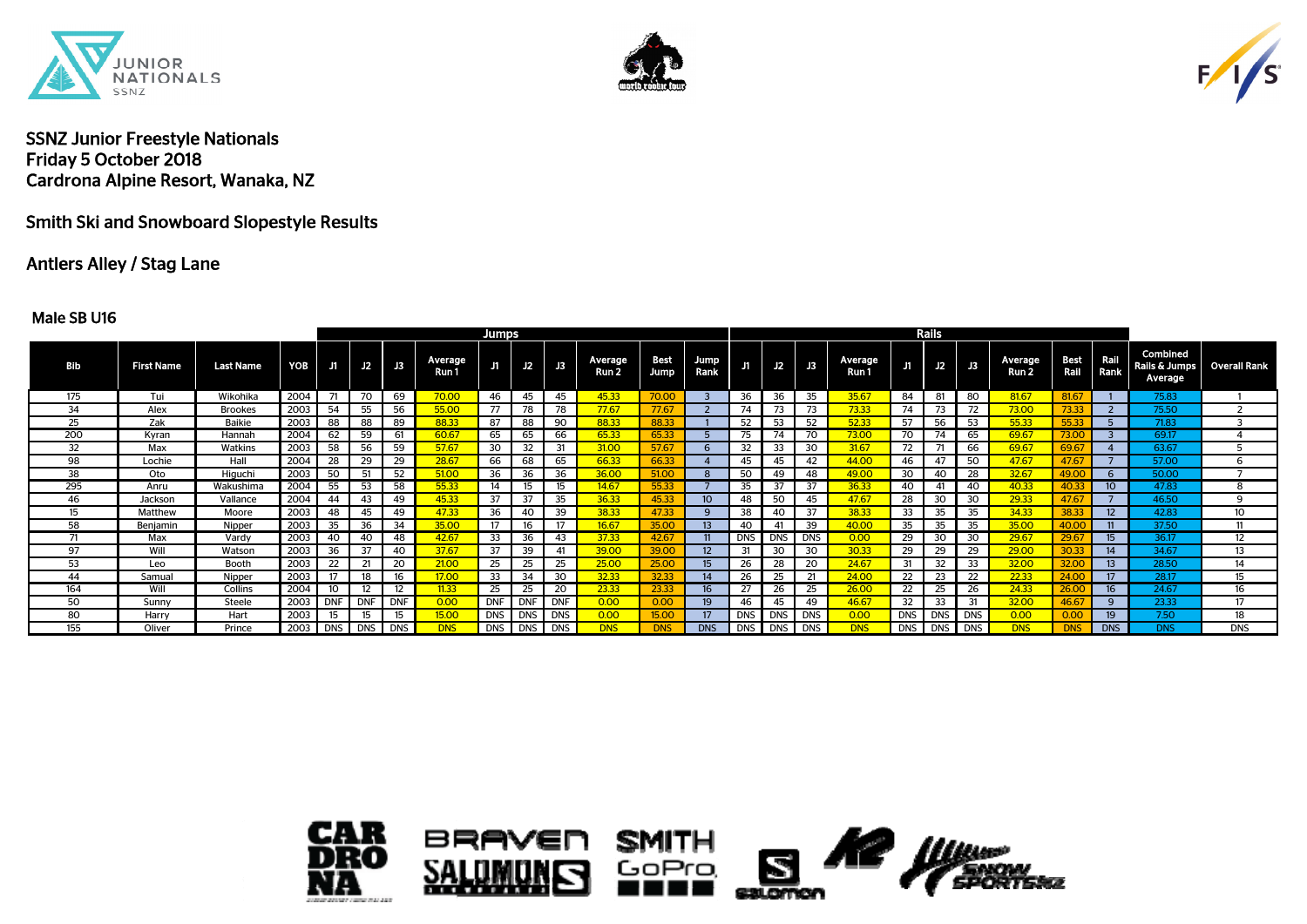





Smith Ski and Snowboard Slopestyle Results

# Antlers Alley / Stag Lane

#### Male Ski U18

|            |                   |                  |      |            |            |            |                  | Jumps |             |    |                  |              |              |     |             |             |                         |    | Rails       |             |                             |              |            |                                             |              |
|------------|-------------------|------------------|------|------------|------------|------------|------------------|-------|-------------|----|------------------|--------------|--------------|-----|-------------|-------------|-------------------------|----|-------------|-------------|-----------------------------|--------------|------------|---------------------------------------------|--------------|
| <b>Bib</b> | <b>First Name</b> | <b>Last Name</b> | YOB  | J1         | J2         | <b>J3</b>  | Average<br>Run 1 |       | $J2$ $J3$   |    | Average<br>Run 2 | Best<br>Jump | Jump<br>Rank | J1. | $\sqrt{12}$ | $\sqrt{B}$  | <b>Average</b><br>Run 1 | Л  | J2          | J3          | Average<br>Run <sub>2</sub> | Best Rail    | Rail Rank  | <b>Combined</b><br>Rails & Jumps<br>Average | Overall Rank |
| 104        | Ben               | Barclay          | 2002 | 90         | 90         | 91         | 90.33            | 55    | 50          | 51 | <b>52.00</b>     | 90.33        |              | 82  | 85          | 88          | <b>85.00</b>            |    |             | 14          | 12.00                       | 85.00        |            | 87.67                                       |              |
| 28         | Ben               | Harrington       | 2001 | 96         | 96         | 96         | 96.00            | 79    |             | 82 | 80.67            | 96.00        |              |     | 78          | 78          | 77.67                   | 79 | 81          | 77          | 79.00                       | <b>79.00</b> |            | 87.50                                       |              |
|            | Connor            | Gilbert          | 2002 | 67         | 66         | 67         | 66.67            | 85    | 85          |    | 85.67            | 85.67        |              |     |             |             | 9.00                    | 59 |             | 54          | 57.00                       |              |            | 71.33                                       |              |
|            | Kian              | Henderson        | 2002 | 51         | 52         | 53         | 52.00            | 60    | 62          | 63 | 61.67            | 61.67        |              | 23  | 22          | 27          | 24.00                   | 49 |             | 50          | 49.00                       | 49.00        |            | 55.33                                       |              |
| 24         | Fergus            | Hall             | 2001 | 50         | 50         | 50         | 50.00            |       |             |    | 4.67             |              |              |     | 38          | 34          | 36.67                   | 37 | 37          | 35          | 36.33                       |              |            | 43.33                                       |              |
|            | Shi               | Junquan          | 2001 | 35         | 40         | 40         | 38.33            |       |             |    | 3.00             | 38.33        |              | 28  | 28          | 28          | <b>28.00</b>            | 39 |             | 42          | 40.33                       |              |            | 39.33                                       |              |
| 116        | Guo               | Yadong           | 2002 | 37         | 34         | 36         | 35.67            |       |             |    | 2.67             | 35.67        |              |     |             | 18          | 17.00                   |    |             |             | 8.33                        |              |            | 26.33                                       |              |
| 137        | Charles           | Beaton           | 2001 | <b>DNS</b> | DNS        | <b>DNS</b> | <b>DNS</b>       |       | DNS DNS DNS |    | <b>DNS</b>       | <b>DNS</b>   | <b>DNS</b>   |     |             | DNS DNS DNS | <b>DNS</b>              |    | DNS DNS DNS |             | <b>DNS</b>                  |              | <b>DNS</b> | <b>DNS</b>                                  | <b>DNS</b>   |
| 86         | Callum            | Richards         | 2001 | <b>DNS</b> | <b>DNS</b> | <b>DNS</b> | <b>DNS</b>       |       | DNS DNS DNS |    | <b>DNS</b>       | <b>DNS</b>   | <b>DNS</b>   |     |             | DNS DNS DNS | <b>DNS</b>              |    | DNS DNS DNS |             | <b>DNS</b>                  |              | <b>DNS</b> | <b>DNS</b>                                  | <b>DNS</b>   |
|            | Fraser            | Mcclellan        | 2002 | <b>DNS</b> | <b>DNS</b> | <b>DNS</b> | dns              |       | DNS DNS DNS |    | <b>DNS</b>       | <b>DNS</b>   | <b>DNS</b>   |     |             | DNS DNS DNS | <b>DNS</b>              |    |             | DNS DNS DNS | <b>DNS</b>                  |              | <b>DNS</b> | <b>DNS</b>                                  | <b>DNS</b>   |